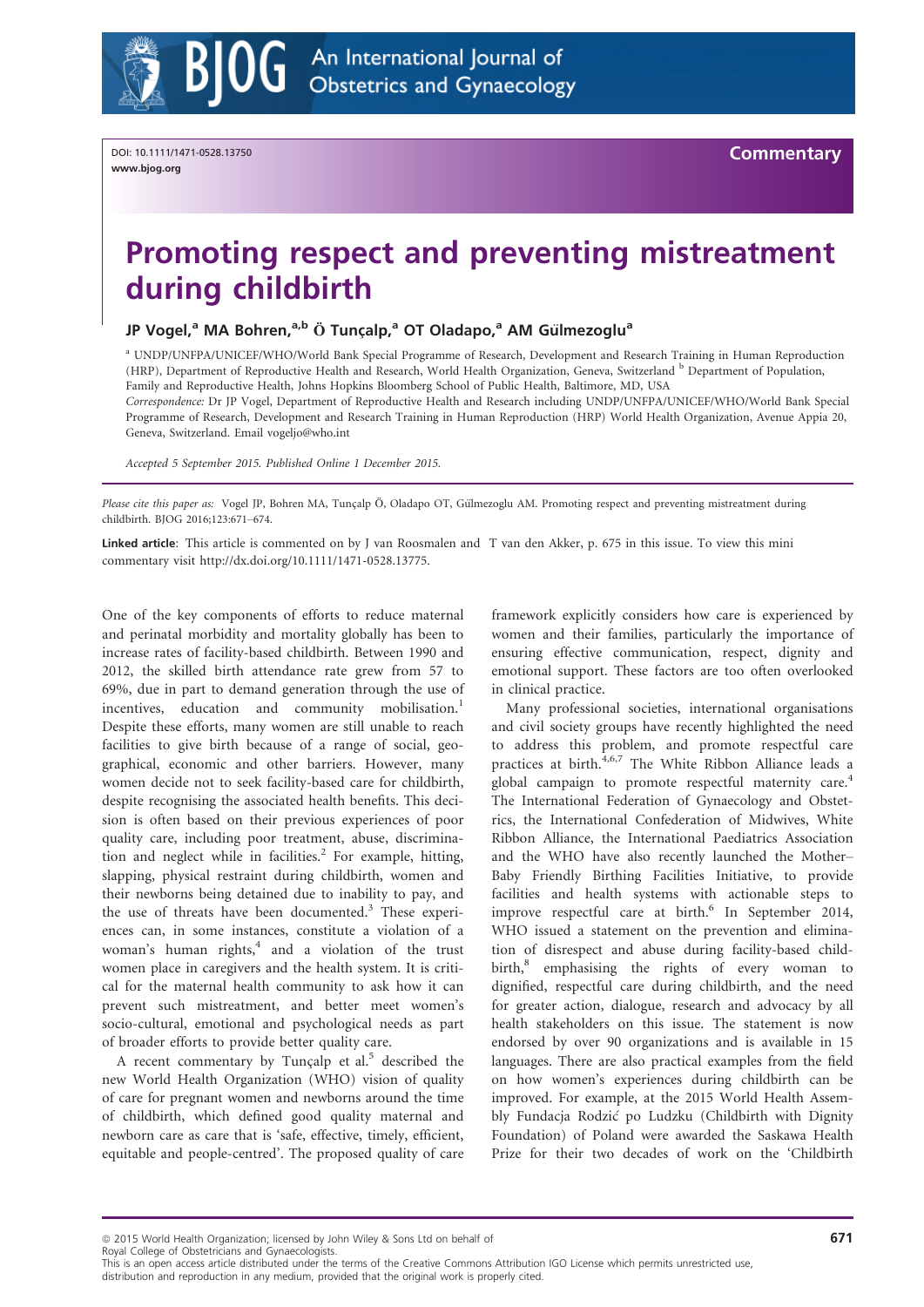# Vogel et al.

with Dignity' campaign.<sup>9,10</sup> More and better documentation of successful programmes to promote respectful maternity care are needed, so that they can be adapted and adopted in other settings.

One barrier to progress in addressing how women are treated during birth is the lack of globally applicable, agreed upon definitions of what constitutes respectful maternity care and mistreatment during childbirth. For example, the terminology used to describe mistreatment of women at birth in different parts of the world is variable, including terms such as 'disrespect and abuse', 'obstetric violence' and 'dehumanised care'.7,11,12 This is due in part to cultural and linguistic differences, normative behaviours, <sup>13</sup> as well as different research methods that have been used to document these experiences.

Defining the mistreatment of women during childbirth is complex. Any definition needs to adequately capture the health, human rights, legal and sociocultural dimensions of this problem. It should consider a range of possible acts (whether intentional or not), the risks (or potential risks) of harm or suffering to women, and that these events can occur in different levels of care. In a recent commentary, Freedman et al.<sup>14</sup> highlighted the challenges to establishing such a definition, including the need to consider not only women's and provider's experiences, but also intentionality, the role of local societal norms about what constitutes disrespectful or abusive behaviour in different cultures, and how underlying deficiencies in health systems contribute to disrespectful and abusive care. The pathway to a global definition will require further research on what experiences and behaviours constitute mistreatment in different settings from the perspectives of women, providers and other stakeholders. The support of governments, international partners and United Nations agencies will be required to propose an official definition.

To further elucidate this issue, we conducted a mixed methods systematic review of women's experiences of mistreatment during childbirth in facilities, and identified 65 studies from 34 countries, including 11 studies from high-income countries.<sup>3</sup> In that review, we reported that mistreatment includes (but is not limited to) experiences of physical, verbal or sexual abuse, stigma and discrimination, failure to meet professional standards of care, ineffective communication, lack of supportive care, detention in facilities, and extortion.<sup>3</sup> Certain groups of women, such as those of different ethnicities, pregnant adolescents, the poor, migrants and women who are HIV positive, may be more vulnerable to mistreatment than others. Furthermore, the poor physical environment in many facilities, including a lack of privacy and shortages of space, water, electricity, staff, drugs and equipment, can all contribute (directly or indirectly) to negative birth experiences.

Based on our findings in that review, we have proposed the term 'mistreatment of women during facility-based childbirth' as a more broad and inclusive term to describe this phenomenon for three reasons. First, women's own experiences of their maternity care should be central to any description of this phenomenon. Second, some other terms (such as 'abuse') that imply a level of intentionality, or 'acts of commission' (such as physical or verbal abuse) are not appropriate to describe all forms of mistreatment. The evidence suggests that mistreatment can also be unintentional, or may relate to 'acts of omission' (such as long delays due to staff shortages, or a lack of emotionally supportive care from a provider). Third, an inclusive term is needed that captures women's experiences and interactions with staff, the facility environment and the broader health system.

It is important to highlight that preventing mistreatment is not necessarily the same as improving respectful care during birth. Indeed, women may receive care that simultaneously has characteristics that are negative (such as receiving a vaginal examination without privacy) and positive (the provider takes time to clearly communicate the examination findings, and ensures that the woman understands the implications). Although the two concepts are closely linked, interventions to prevent and reduce the mistreatment of women at birth may not necessarily be the same as those that promote respectful maternity care. For example, training providers not to make judgemental or accusatory remarks to women may reduce mistreatment, but may not necessarily make women feel more respected.

Reducing the mistreatment of women in facilities cannot be made without meaningful consideration of the environment in many labour wards worldwide.<sup>15</sup> Indeed, many providers, striving to provide better quality care, work in settings that can be unsafe, ill-equipped or overcrowded. They may be unpaid, overworked, and have inadequate support and supervision. It is perhaps unsurprising that such an environment would beget negative experiences, for both pregnant women and for providers themselves.

There are almost no data available to estimate how common the mistreatment of women during childbirth is worldwide. Our review identified three published studies measuring disrespectful and abusive care in maternity facilities, using variable operational definitions and measurement approaches, with estimates ranging from 15 to 98%.<sup>3</sup> It is clear that evidence-based, and validated measurement tools that can be used in different countries and settings are needed to quantify the burden in a systematic, comparable way. This would be a crucial step to allow health system stakeholders to identify and address the mistreatment of women when, where and how it occurs.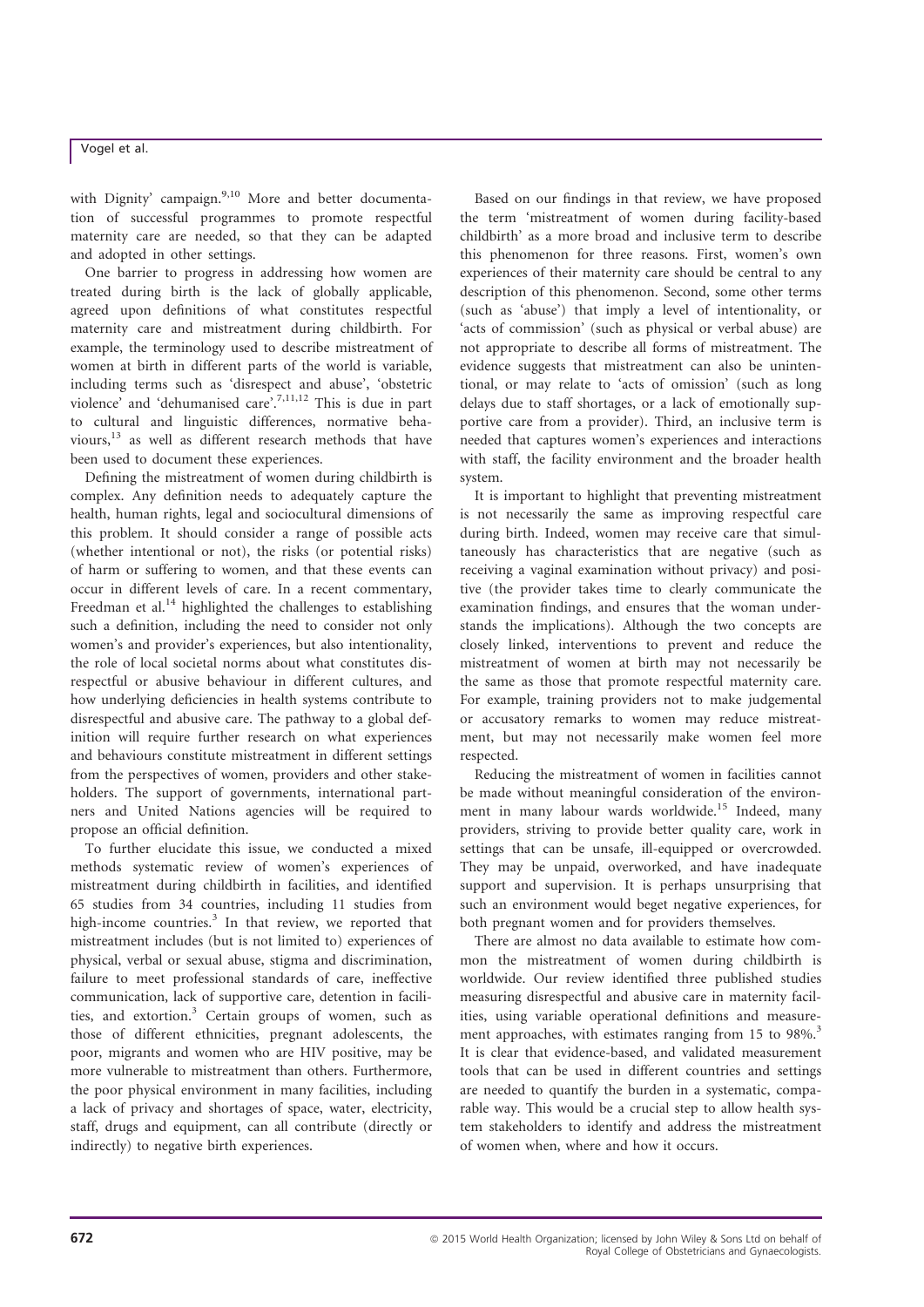Promoting respect and preventing mistreatment during childbirth

Furthermore, evidence-based interventions need to be developed and evaluated, so that health systems can effectively manage this problem. For example, audit and feedback, which have been shown to significantly improve professional practice in health care,<sup>16</sup> may also be effective in promoting respectful maternity care practices. Once effective interventions (or packages of interventions) are identified, further research will be needed to determine how health facilities and maternity care programmes can efficiently implement and sustain these measures. Much can be learned from related areas, such as the work of the HIV/AIDS community on addressing and reducing stigma and discrimination, and from research on quantifying and preventing other forms of violence, such as gender-based violence. There is a clear need for a broad and inclusive approach to this issue, one that ensures the active participation of women, communities, healthcare providers, managers, health professional training, education and certification bodies, professional associations, governments and other health systems stakeholders in developing and implementing solutions.

Despite these knowledge gaps, there are several immediate steps that can be taken to promote respectful maternity care practices. For example, WHO recommends that all women should have social support at birth through a companion of choice; $^{17,18}$  there are clear benefits of labour companionship for maternal and newborn outcomes.<sup>19</sup> However, implementation of this low-cost, effective intervention remains poor in many countries. Wherever maternity care is delivered, measures to improve women's experiences and support their autonomy and self-actualisation can be prioritised. This includes clear, respectful, culturally sensitive communication with women and their families regarding their care, as well as efforts to improve standards of privacy, confidentiality and informed consent in facilities. Measures such as labour companion of choice, preferred birth positions, access to food and fluids during labour, provision of information to women on their rights, and equitable, affordable fee structures all warrant implementation. Efforts are also needed to reduce stigma and discrimination of women and their families, and to provide accountability mechanisms for women to seek redress in the event of violations. Providers require training, support and resources so that they can provide good quality, respectful, woman-centred care. Fundamentally, we must strive to ensure that all women and newborns are treated with the same high standard of respectful, competent care, and are protected from all forms of physical, verbal, emotional and financial abuse while in facilities.

In collaboration with other organisations, WHO aims to play both a research and normative role. In this regard, the UNDP/UNFPA/UNICEF/WHO/World Bank Special Programme of Research, Development and Research Training in Human Reproduction (HRP) has initiated a multi-country research project to develop and validate evidence-based

tools to measure how women are treated during childbirth.<sup>20</sup> As part of the vision on quality of care for pregnant women and newborns,<sup>5</sup> WHO aims to establish standards and indicators of respectful maternal and newborn care, as well as conducting the necessary research to identify, evaluate and implement effective interventions to reduce mistreatment and promote respectful care globally. We call on all members of the maternal health community to contribute to research, implementation and advocacy on this important public health issue.

#### Acknowledgements

We would like to acknowledge the contribution of all members of the WHO technical consultation 'Preventing Disrespect and Abuse in Facilities During Childbirth' (November 2013) and other partners who contributed to the development of the WHO Statement resulting from the consultation.

## Disclosure of interests

Full disclosure of interests available to view online as supporting information.

### Contribution to authorship

This commentary was conceived by JV and MB. JV, MB, OT, OTO and AMG all contributed to the content and development of the article. All authors reviewed and agreed to the final version of this manuscript. This article represents the views of the named authors only.

#### Details of ethics approval

No ethics approval required.

#### Funding

The WHO technical consultation 'Preventing Disrespect and Abuse in Facilities During Childbirth' (November 2013) and the research work of WHO's Department of Reproductive Health and Research on this issue is supported by the United States Agency for International Development (USAID) (USAID Amendment #20, WHO Consolidated Grant GHA-G-00-09-0003).

# References

- 1 United Nations. Millennium Development Goals Report 2014. New York: United Nations, 2014.
- 2 Bohren MA, Hunter EC, Munthe-Kaas HM, Souza JP, Vogel JP, Gulmezoglu AM. Facilitators and barriers to facility-based delivery in low- and middle-income countries: a qualitative evidence synthesis. Reprod Health 2014;11:71.
- 3 Bohren MA, Vogel JP, Hunter EC, Lutsiv O, Makh SK, Souza JP, et al. The Mistreatment of Women during Childbirth in Health Facilities Globally: a Mixed-Methods Systematic Review. PLoS Med 2015;12:e1001847. doi:10.1371/journal.pmed.1001847.